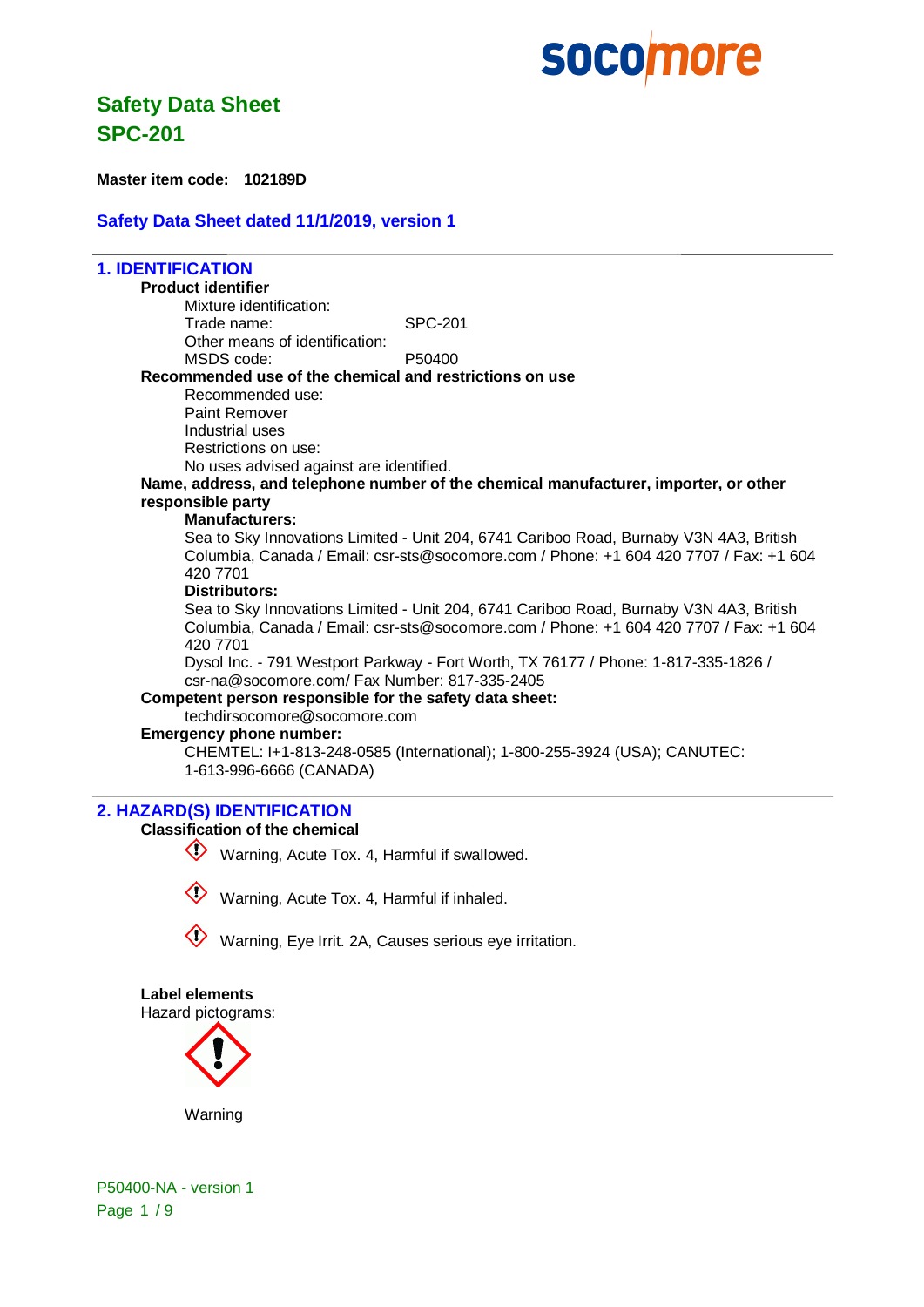# **Safety Data Sheet SPC-201**

Hazard statements: H302 Harmful if swallowed. H332 Harmful if inhaled. H319 Causes serious eye irritation. Precautionary statements: P261 Avoid breathing dust/fume/gas/mist/vapours/spray. P264 Wash hands thoroughly after handling. P270 Do not eat, drink or smoke when using this product. P271 Use only outdoors or in a well-ventilated area. P280 Wear protective gloves/protective clothing/eye protection/face protection. P301+P312 IF SWALLOWED: Immediately call a POISON CENTER/doctor/... if you feel unwell. P304+P340 IF INHALED: Remove person to fresh air and keep comfortable for breathing. P305+P351+P338 IF IN EYES: Rinse cautiously with water for several minutes. Remove contact lenses, if present and easy to do. Continue rinsing. P330 Rinse mouth. P337+P313 If eye irritation persists: Get medical advice/attention. P501 Dispose of contents/container in accordance with applicable regulations. Special Provisions: None **Hazards not otherwise classified identified during the classification process:** None **Ingredient(s) with unknown acute toxicity:**

None.

### **3. COMPOSITION/INFORMATION ON INGREDIENTS**

**Substances**

N.A.

### **Mixtures**

Hazardous components within the meaning of 29 CFR 1910.1200 and related classification:

>= 30% - < 40% BENZYL ALCOHOL

Index number: 603-057-00-5, CAS: 100-51-6, EC: 202-859-9

 $\bigotimes$  A.1/4/Oral Acute Tox. 4 H302

 $\textcircled{1}$  A.1/4/Inhal Acute Tox. 4 H332



>= 1% - < 3% 1,2,4-trimethylbenzene

Index number: 601-043-00-3, CAS: 95-63-6, EC: 202-436-9

- $\circled{B}$  B.6/3 Flam. Liq. 3 H226
- $\bigotimes$  A.3/2A Eye Irrit. 2A H319





 $\bigotimes$  A.2/2 Skin Irrit. 2 H315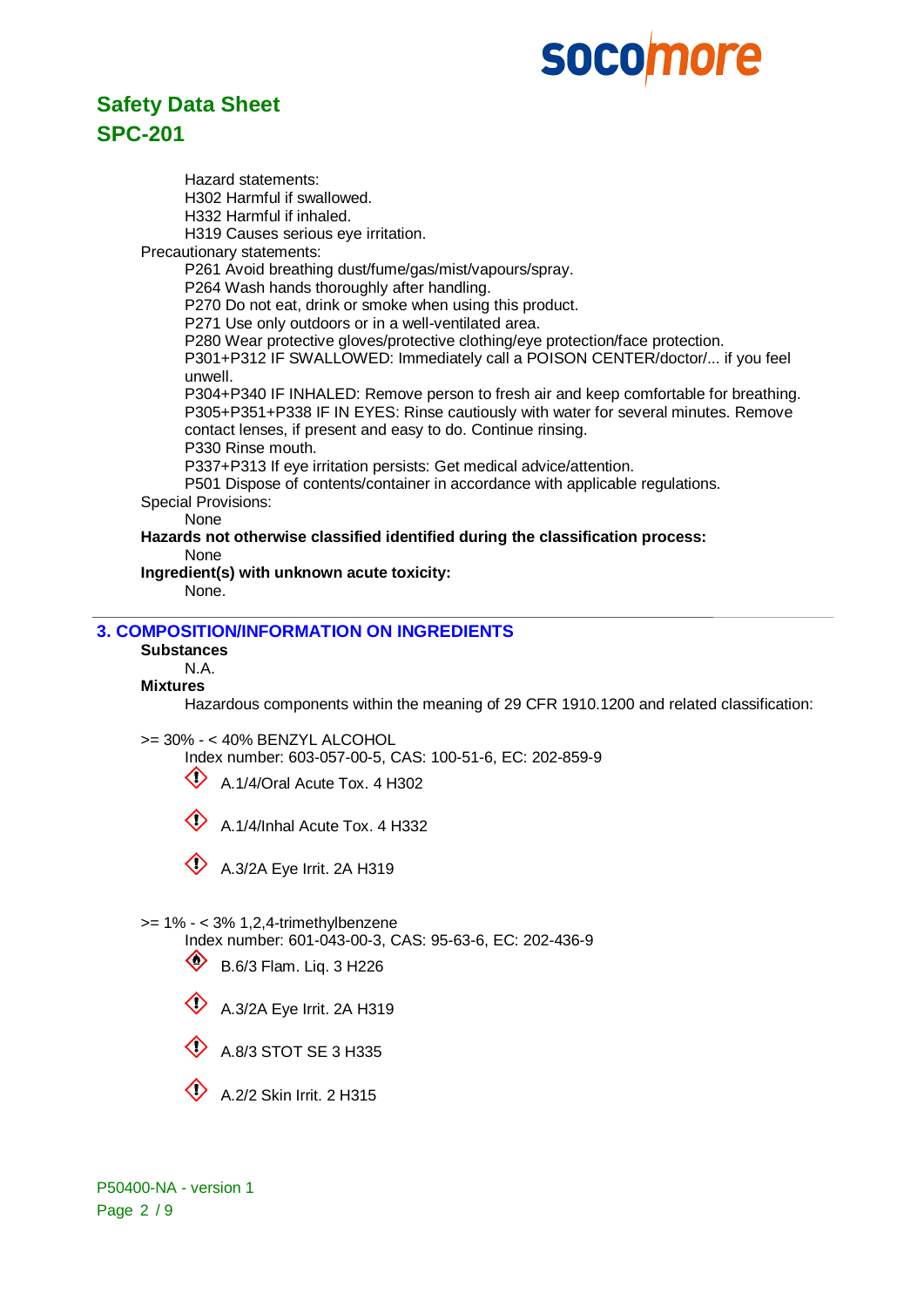# **Safety Data Sheet SPC-201**



US-HAE/C2 Aquatic Chronic 2 H411

A.1/4/Inhal Acute Tox. 4 H332

### **4. FIRST-AID MEASURES**

### **Description of necessary measures**

### **In case of skin contact:**

Immediately take off all contaminated clothing.

Areas of the body that have - or are only even suspected of having - come into contact with the product must be rinsed immediately with plenty of running water and possibly with soap. Wash thoroughly the body (shower or bath).

Remove contaminated clothing immediately and dispose of safely.

After contact with skin, wash immediately with soap and plenty of water.

### **In case of eyes contact:**

After contact with the eyes, rinse with water with the eyelids open for a sufficient length of time, then consult an opthalmologist immediately.

Protect uninjured eye.

### **In case of Ingestion:**

Do NOT induce vomiting.

Give nothing to eat or drink.

### **In case of Inhalation:**

If breathing is irregular or stopped, administer artificial respiration.

In case of inhalation, consult a doctor immediately and show him packing or label.

### **Most important symptoms/effects, acute and delayed**

### None

### **Indication of immediate medical attention and special treatment needed**

In case of accident or unwellness, seek medical advice immediately (show directions for use or safety data sheet if possible). Treatment:

No particular treatment.

### **5. FIRE-FIGHTING MEASURES**

### **Suitable extinguishing media:**

Water. Carbon dioxide (CO2). **Unsuitable extinguishing media:** None in particular. **Specific hazards arising from the chemical** Do not inhale explosion and combustion gases. Burning produces heavy smoke. **Hazardous combustion products: None Explosive properties: N.A. Oxidizing properties: N.A. Special protective equipment and precautions for fire-fighters** Use suitable breathing apparatus . Collect contaminated fire extinguishing water separately. This must not be discharged into drains. Move undamaged containers from immediate hazard area if it can be done safely.

### **6. ACCIDENTAL RELEASE MEASURES**

P50400-NA - version 1 Page 3 / 9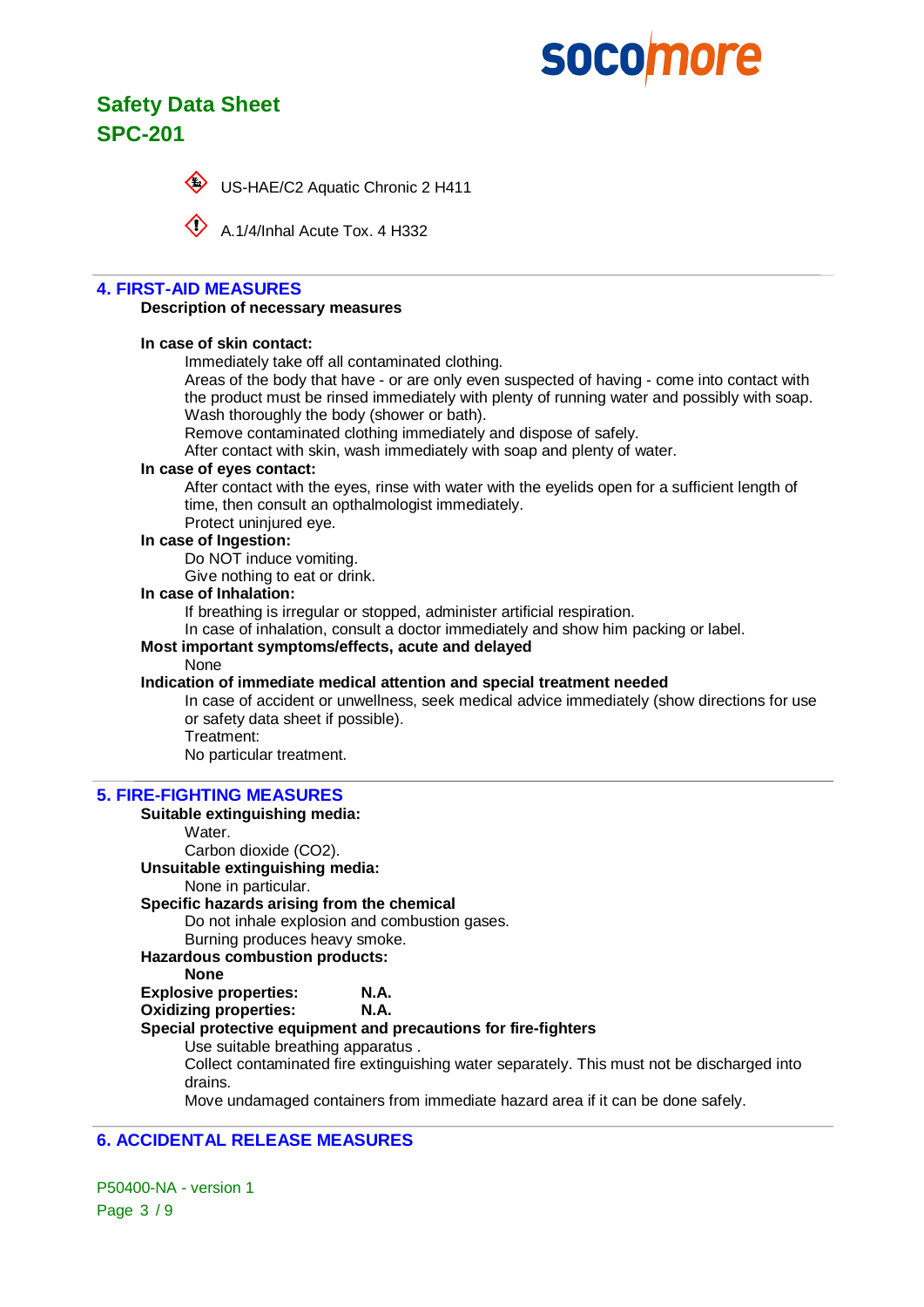

# **Personal precautions, protective equipment, and emergency procedures**

Wear personal protection equipment.

Wear breathing apparatus if exposed to vapours/dusts/aerosols.

Provide adequate ventilation.

Use appropriate respiratory protection.

See protective measures under point 7 and 8.

### **Methods and materials for containment and cleaning up**

Wash with plenty of water.

### **7. HANDLING AND STORAGE**

### **Precautions for safe handling**

Avoid contact with skin and eyes, inhalation of vapours and mists. Do not use on extensive surface areas in premises where there are occupants. Use localized ventilation system. Don't use empty container before they have been cleaned. Before making transfer operations, assure that there aren't any incompatible material residuals in the containers. See also section 8 for recommended protective equipment. Advice on general occupational hygiene: Contamined clothing should be changed before entering eating areas. Do not eat or drink while working. **Conditions for safe storage, including any incompatibilities**

Keep away from food, drink and feed.

Incompatible materials:

None in particular.

Instructions as regards storage premises:

Adequately ventilated premises.

Storage temperature: Store at ambient temperature.

# **8. EXPOSURE CONTROLS/PERSONAL PROTECTION**

### **Control parameters**

1,2,4-trimethylbenzene - CAS: 95-63-6

- OEL Type: EU - TWA(8h): 100 mg/m3, 20 ppm

### **DNEL Exposure Limit Values**

BENZYL ALCOHOL - CAS: 100-51-6

Worker Professional: 40 mg/kg bw/day - Consumer: 28.5 - Exposure: Human Dermal - Frequency: Short Term, systemic effects

Worker Professional: 110 mg/m3 - Consumer: 27 mg/kg bw/day - Exposure: Human Inhalation - Frequency: Short Term, systemic effects

Worker Professional: 8 mg/kg bw/day - Consumer: 5.7 - Exposure: Human Dermal - Frequency: Long Term, systemic effects

Worker Professional: 22 mg/m3 - Consumer: 5.4 mg/m3 - Exposure: Human Inhalation - Frequency: Long Term, systemic effects

Consumer: 20 mg/kg bw/day - Exposure: Human Oral - Frequency: Short Term, systemic effects

### **PNEC Exposure Limit Values**

BENZYL ALCOHOL - CAS: 100-51-6

Target: Fresh Water - Value: 1 mg/l

- Target: Marine water Value: 0.1 mg/l
- Target: PNEC01 Value: 2.3 mg/l
- Target: Soil (agricultural) Value: 0.456 mg/kg
- Target: Freshwater sediments Value: 5.27 mg/kg
- Target: Marine water sediments Value: 0.527 mg/kg

P50400-NA - version 1 Page 4 / 9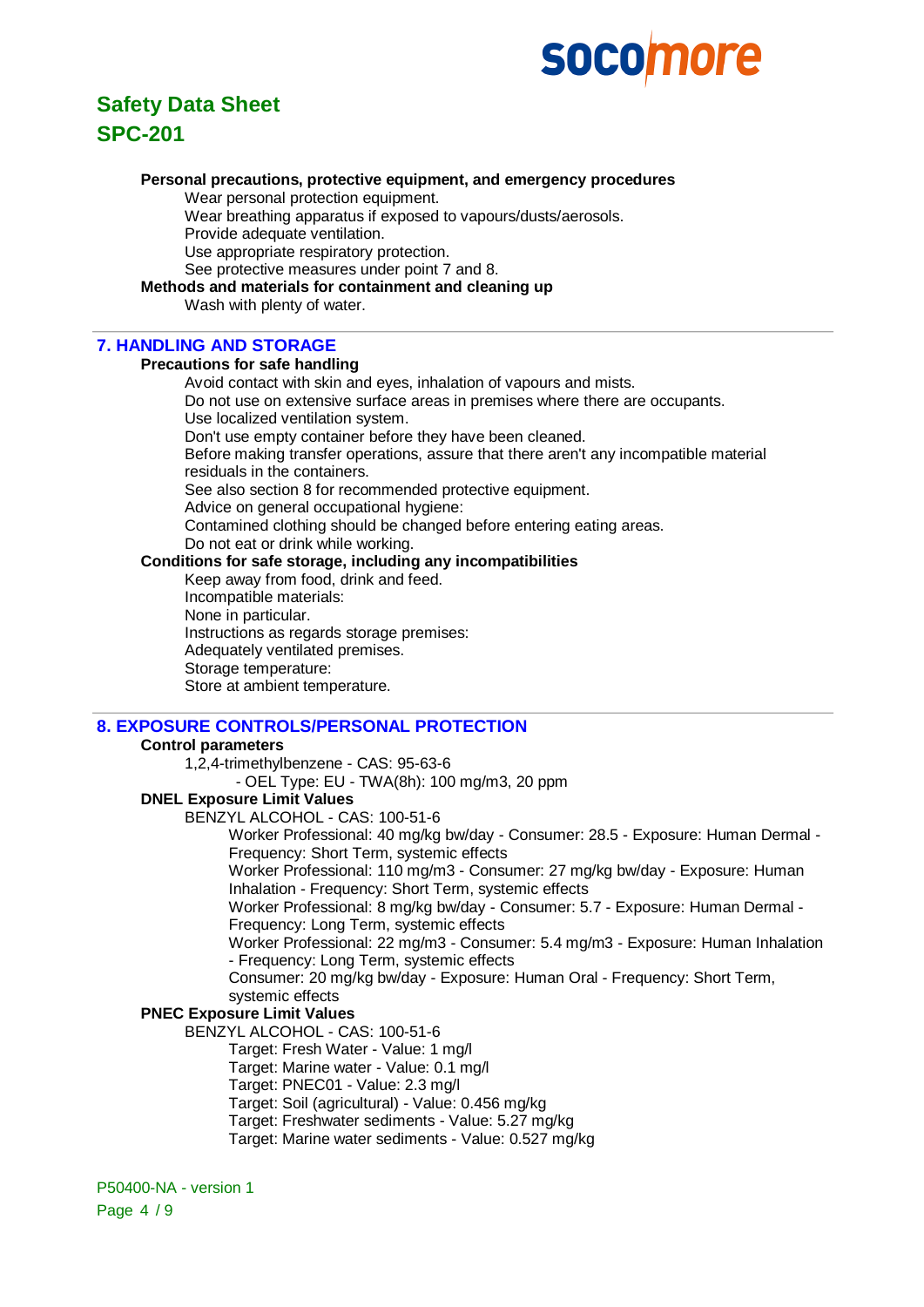

Target: Microorganisms in sewage treatments - Value: 39 mg/l **Appropriate engineering controls:** None **Individual protection measures** Eye protection: Safety goggles (EN 166) Face protection shield. (EN 166) Use closed fitting safety goggles, don't use eye lens. Protection for skin: Use clothing that provides comprehensive protection to the skin, e.g. cotton, rubber, PVC or viton. Protection for hands: Use protective gloves that provides comprehensive protection, e.g. P.V.C., neoprene or rubber. Respiratory protection:

Use respiratory protection where ventilation is insufficient or exposure is prolonged such as Mask with filter "A1" brown color(NF EN 14387)

Thermal Hazards:

None

### **9. PHYSICAL AND CHEMICAL PROPERTIES**

| <b>Properties</b>                 | Value              | Method:             | <b>Notes</b> |
|-----------------------------------|--------------------|---------------------|--------------|
| Appearance and colour:            | Emulsion and green | --                  | --           |
| Odour:                            | N.A.               | $\overline{a}$      | --           |
| Odour threshold:                  | N.A.               | $\overline{a}$      | $-$          |
| pH:                               | $9.0 - 11.0$       | --                  | --           |
| Melting point / freezing point:   | Not Relevant       | --                  |              |
| Initial boiling point and boiling | 100 degC           |                     | water based  |
| range:                            |                    |                     |              |
| Flash Point (degF):               | $>212$ degF        | --                  | --           |
| Flash point (degC):               | $>100$ degC        | <b>ISO 2592</b>     | --           |
| Evaporation rate:                 | $\leq$ 1           | --                  | --           |
| Solid/gas flammability:           | N.A.               | --                  | --           |
| Upper/lower flammability or       | N.A.               |                     |              |
| explosive limits:                 |                    |                     |              |
| Vapour pressure:                  | N.A.               | --                  | --           |
| Vapour density:                   | ا>                 | --                  | --           |
| Relative density:                 | 1.03               | ISO 649, ASTM D1298 | --           |
| Solubility in water:              | partially          | --                  | --           |
| Solubility in oil:                | N.A.               | --                  | --           |
| Partition coefficient             | N.A.               |                     |              |
| (n-octanol/water):                |                    |                     |              |
| Auto-ignition temperature:        | N.A.               | --                  | --           |
| Decomposition temperature:        | N.A.               | --                  | --           |
| Viscosity:                        | 5000-20000 cPs     | --                  | --           |
| Explosive properties:             | N.A.               | --                  | --           |
| Oxidizing properties:             | N.A.               | --                  |              |

### 9.2. Other information

| <b>Properties</b> | Value | <b>Method:</b> | <b>Notes</b> |
|-------------------|-------|----------------|--------------|
| Miscibility:      | N.A.  | --             | $- -$        |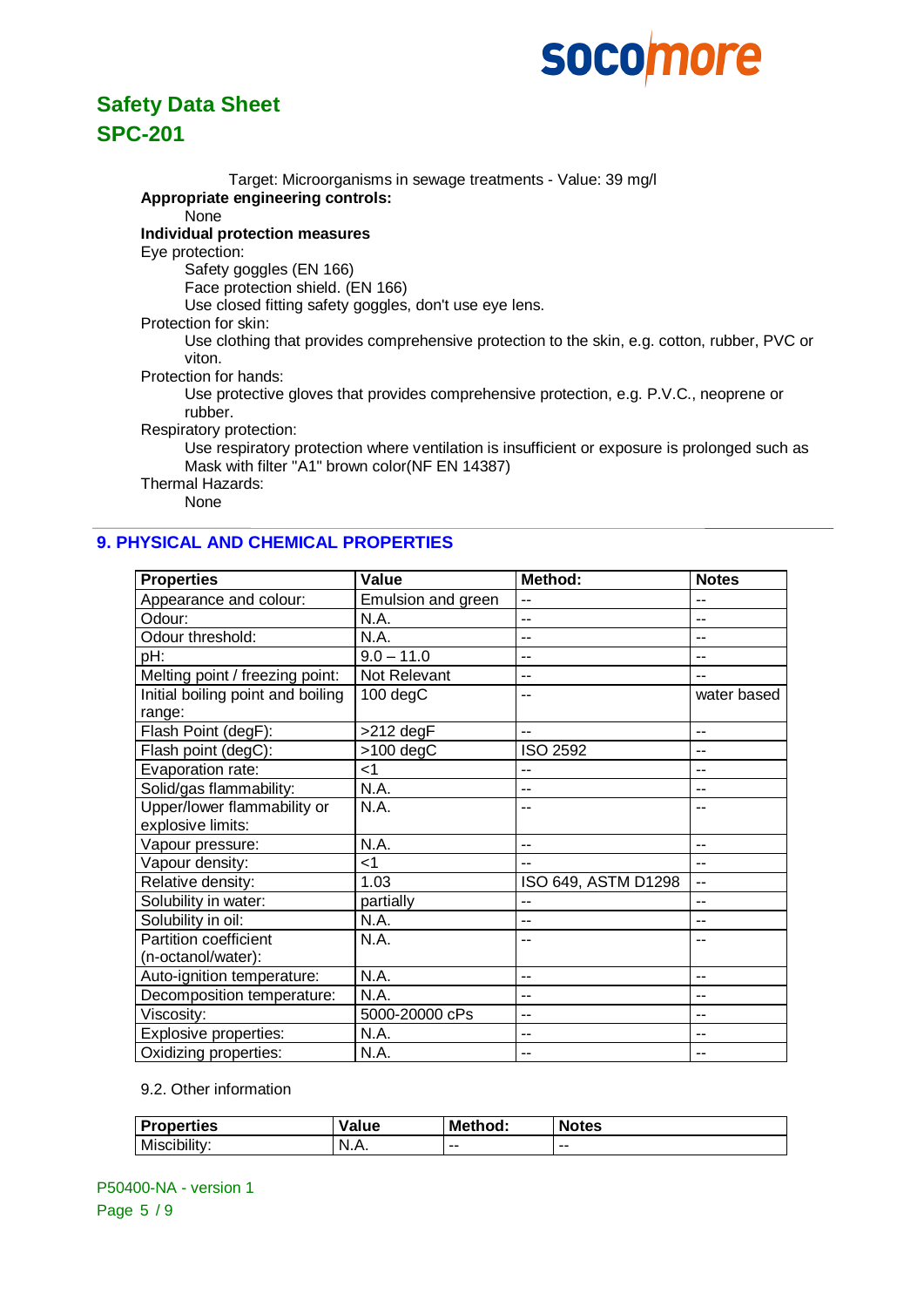

| Fat Solubility:         | N.A. | -- | $- -$ |
|-------------------------|------|----|-------|
| Conductivity:           | N.A. | -- | $- -$ |
| <b>Substance Groups</b> | N.A. | -- | $- -$ |
| relevant properties     |      |    |       |

## **10. STABILITY AND REACTIVITY**

| IV. STADILIT I AND REACTIVITT                                                                          |  |  |  |  |
|--------------------------------------------------------------------------------------------------------|--|--|--|--|
| <b>Reactivity</b>                                                                                      |  |  |  |  |
| Stable under normal conditions                                                                         |  |  |  |  |
| <b>Chemical stability</b>                                                                              |  |  |  |  |
| Stable under normal conditions                                                                         |  |  |  |  |
| <b>Possibility of hazardous reactions</b>                                                              |  |  |  |  |
| None                                                                                                   |  |  |  |  |
| <b>Conditions to avoid</b>                                                                             |  |  |  |  |
| Stable under normal conditions.                                                                        |  |  |  |  |
| Incompatible materials                                                                                 |  |  |  |  |
| None in particular.                                                                                    |  |  |  |  |
| <b>Hazardous decomposition products</b>                                                                |  |  |  |  |
| None.                                                                                                  |  |  |  |  |
| <b>11. TOXICOLOGICAL INFORMATION</b>                                                                   |  |  |  |  |
| Information on toxicological effects                                                                   |  |  |  |  |
| Toxicological information of the product:                                                              |  |  |  |  |
| N.A.                                                                                                   |  |  |  |  |
| Toxicological information of the main substances found in the product:                                 |  |  |  |  |
| BENZYL ALCOHOL - CAS: 100-51-6                                                                         |  |  |  |  |
| a) acute toxicity:                                                                                     |  |  |  |  |
| Test: LC50 - Route: Inhalation - Species: Rat > 4178 mg/m3 - Duration: 4h                              |  |  |  |  |
| Test: LD50 - Route: Oral - Species: Rat = 1620 MGKGBWDAY                                               |  |  |  |  |
| <b>Test: LOAEL</b>                                                                                     |  |  |  |  |
| - Route: Oral - Species: Mouse = 750 mg/kg - Duration: 8 days                                          |  |  |  |  |
| g) reproductive toxicity:<br>Test: NOAEL - Route: Oral - Species: Mouse = 550 MGKGBWDAY - Source: 6-15 |  |  |  |  |
| days                                                                                                   |  |  |  |  |
| i) STOT-repeated exposure:                                                                             |  |  |  |  |
| Test: NOAEL - Route: Oral - Species: Rat = 400 MGKGBWDAY                                               |  |  |  |  |
| Test: NOAEL - Route: Oral - Species: Mouse = 200 MGKGBWDAY                                             |  |  |  |  |
| Test: NOAEL - Route: Inhalation - Species: Rat = 1072 mg/m3                                            |  |  |  |  |
| BENZYL ALCOHOL - CAS: 100-51-6                                                                         |  |  |  |  |
| LD50 (RABBIT) SKIN SINGLE DOSE: 2000 MG/KG                                                             |  |  |  |  |
| Substance(s) listed on the NTP report on Carcinogens:                                                  |  |  |  |  |
| None.                                                                                                  |  |  |  |  |
| Substance(s) listed on the IARC Monographs:                                                            |  |  |  |  |
| None.                                                                                                  |  |  |  |  |
| Substance(s) listed as OSHA Carcinogen(s):                                                             |  |  |  |  |
| None.                                                                                                  |  |  |  |  |
| Substance(s) listed as NIOSH Carcinogen(s):                                                            |  |  |  |  |

None.

### **12. ECOLOGICAL INFORMATION**

### **Ecotoxicity**

Adopt good working practices, so that the product is not released into the environment. BENZYL ALCOHOL - CAS: 100-51-6

P50400-NA - version 1 Page 6 / 9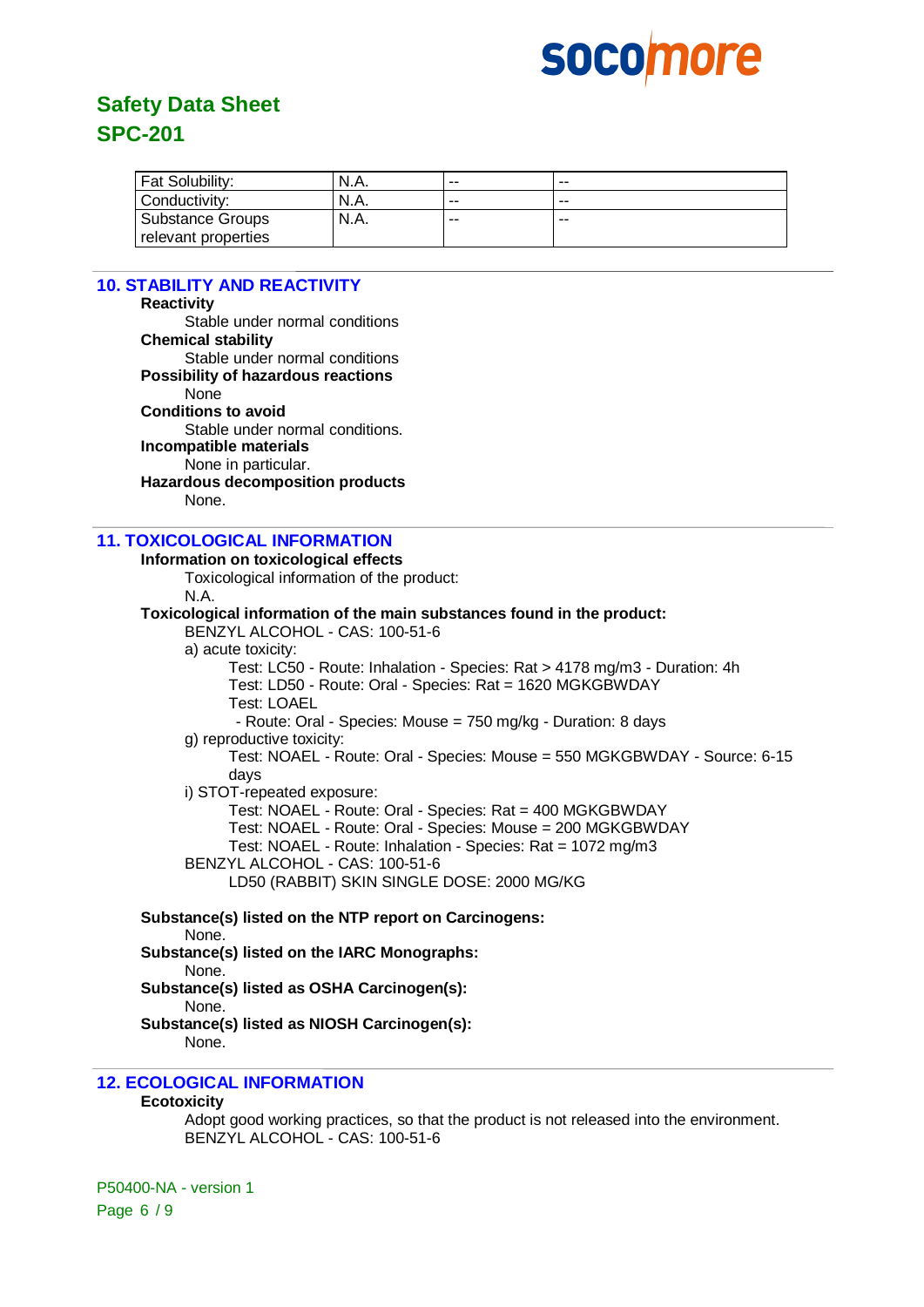# **Safety Data Sheet SPC-201**

a) Aquatic acute toxicity: Endpoint: LC50 - Species: Fish = 460 mg/l - Duration h: 96 - Notes: Pimephales promelas, fresh water, static system Endpoint: EC50 - Species: Daphnia = 230 mg/l - Duration h: 48 b) Aquatic chronic toxicity: Endpoint: NOEC - Species: Daphnia = 51 mg/l - Duration h: 504 d) Terrestrial toxicity: Endpoint: IC50 - Species: Microorganisms = 390 mg/kg - Duration h: 24 - Notes: ISO 8192; Nitrosomas e) Plant toxicity: Endpoint: NOEC - Species: Algae = 310 mg/l - Duration h: 72 - Notes: Pseudokirchneriella subcapitata Endpoint: EC50 - Species: Algae = 770 mg/l - Duration h: 72 - Notes: Pseudokirchneriella subcapitata **Persistence and degradability** BENZYL ALCOHOL - CAS: 100-51-6 Biodegradability: Biodegradation in water - Test: MITI modif(I) - Duration: 14 days - %: 92-96 - Notes: OECD 301C **Bioaccumulative potential** BENZYL ALCOHOL - CAS: 100-51-6 BCF 1.37 l/kg Log Kow 1.05 - Notes: 20?C **Mobility in soil** BENZYL ALCOHOL - CAS: 100-51-6 Log Koc 15.7 Volality (H: Henry's Law Constant) 0.0879 Pa.m?/mol **Other adverse effects** No harmful effects expected.

### **13. DISPOSAL CONSIDERATIONS**

### **Disposal methods:**

Disposal should be in accordance with applicable regional, national and local laws and regulations. Please consult Technical Data Sheet for details.

### **14. TRANSPORT INFORMATION**

UN number Not classified as dangerous in the meaning of transport regulations. UN proper shipping name N.A. Transport hazard class(es) N.A. Packing group N.A. Environmental hazards ADR-Enviromental Pollutant: No IMDG-Marine pollutant: No Transport in bulk (according to Annex II of MARPOL 73/78 and the IBC Code) N.A. Special precautions N.A.

P50400-NA - version 1 Page 7 / 9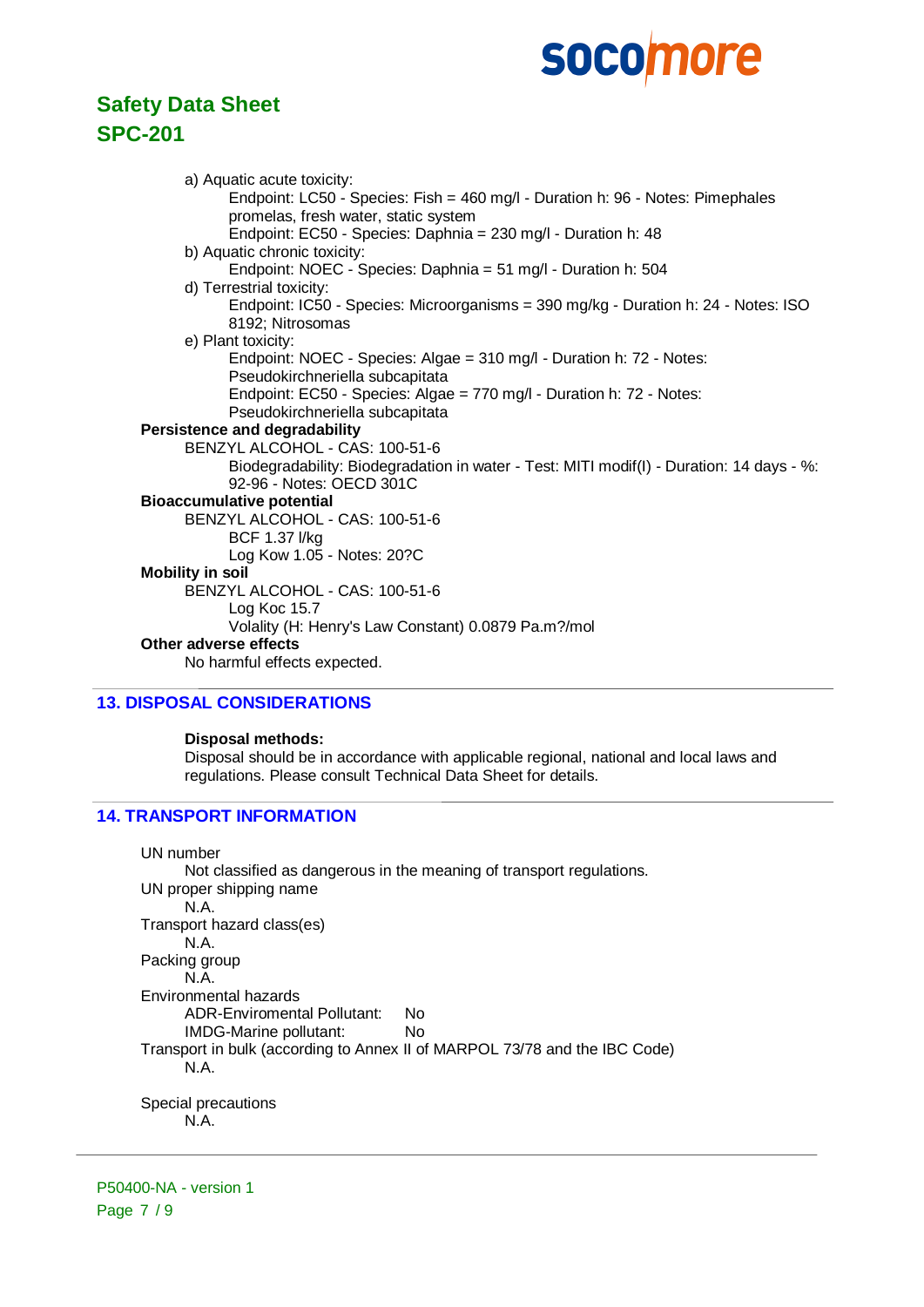# **Safety Data Sheet**

## **SPC-201**

### **15. REGULATORY INFORMATION**

### **USA - Federal regulations**

TSCA - Toxic Substances Control Act TSCA inventory: all the components are listed on the TSCA inventory or are not required to be listed on the TSCA. TSCA sections for substances listed in section 3:

BENZYL ALCOHOL is listed in TSCA Section 8b

1,2,4-trimethylbenzene is listed in TSCA Section 8b, Section 8d HSDR.

SARA - Superfund Amendments and Reauthorization Act

Section 302 Extremely Hazardous Substances: no substances listed.

Section 304 Hazardous substances: no substances listed.

Section 313 Toxic chemical list: 1,2,4-trimethylbenzene.

CERCLA - Comprehensive Environmental Response, Compensation, and Liability Act No substances listed.

CAA - Clean Air Act

CAA listed substances:

BENZYL ALCOHOL is listed in CAA Section 111, Section 112(b) - HON.

CWA - Clean Water Act CWA listed substances:

None.

### **USA - State specific regulations**

California Proposition 65 Substance(s) listed under California Proposition 65: None. Massachusetts Right to know Substance(s) listed under Massachusetts Right to know: BENZYL ALCOHOL 1,2,4-trimethylbenzene. New Jersey Right to know Substance(s) listed under New Jersey Right to know: 1,2,4-trimethylbenzene. Pennsylvania Right to know Substance(s) listed under Pennsylvania Right to know: BENZYL ALCOHOL 1,2,4-trimethylbenzene.

The following substance(s) in this product has/have an identification by CAS number either in countries not affected by the REACH regulation or in regulations not yet updated to reflect the new naming convention for hydrocarbon solvents:

### **16. OTHER INFORMATION**

Full text of phrases referred to in Section 3: H302 Harmful if swallowed. H332 Harmful if inhaled. H319 Causes serious eye irritation. H226 Flammable liquid and vapour. H335 May cause respiratory irritation. H315 Causes skin irritation.

H411 Toxic to aquatic life with long lasting effects.

Safety Data Sheet dated 11/1/2019, version 1 Disclaimer:

P50400-NA - version 1 Page 8 / 9